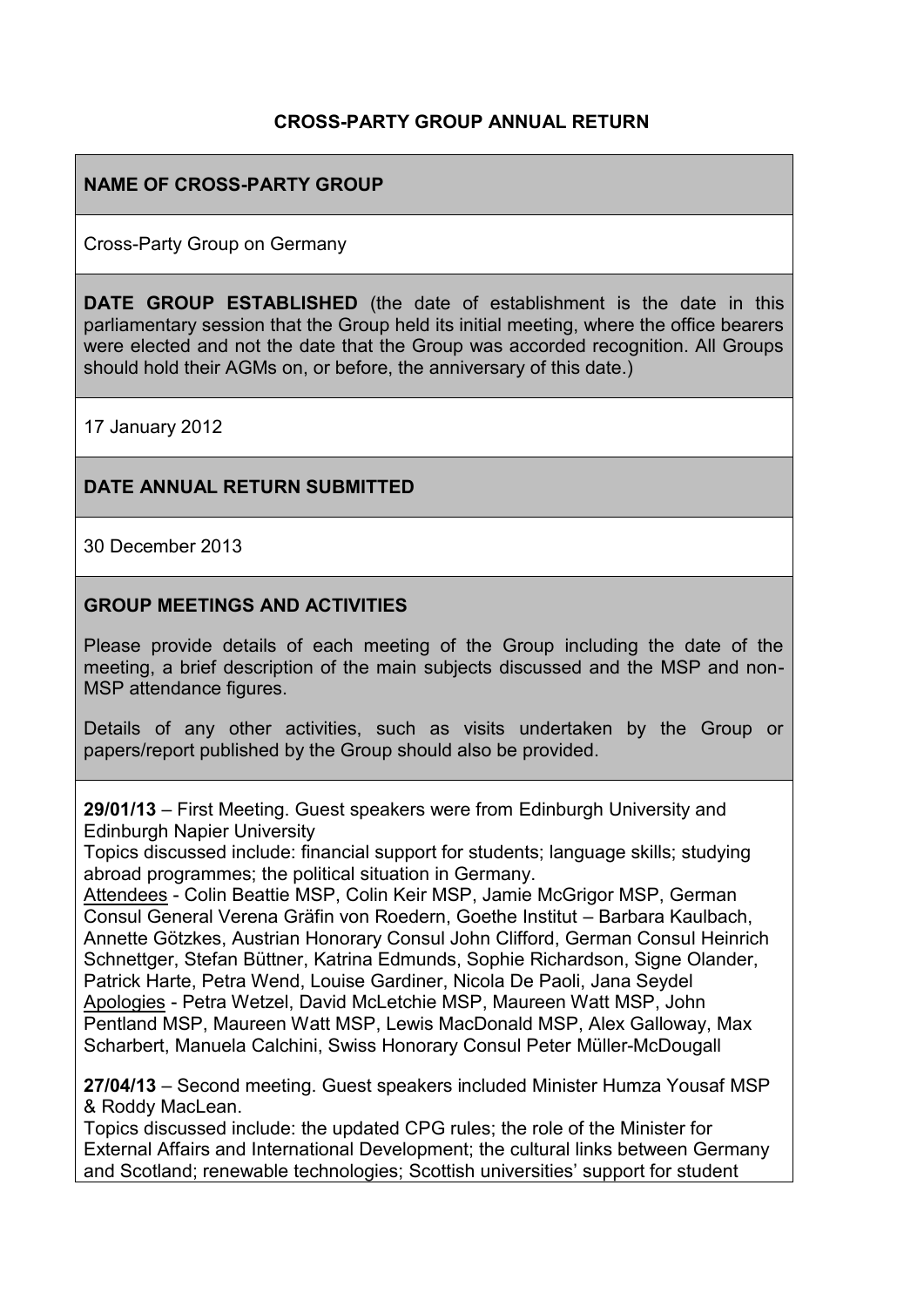outward mobility.

Attendees – Colin Beattie MSP, Humza Yousaf MSP, Roddy MacLean, Verena Gräfin von Roedern, Heinrich Schnettger, Peter Müller-McDougall, John Clifford, Annette Götzkes, Petra Biberbach, James Trolland, Alyson Adam, Alison Hahm Apologies - Maureen Watt MSP, John Pentland MSP, Lewis MacDonald MSP, David McLetchie MSP, David Torrance MSP, Colin Keir MSP, Gordon MacDonald MSP, Louise Gardiner, Jana Seydel, Nicola De Paoli, Petra Wend, Manuela Calchini, Goethe Institut – Barbara Kaulbach & Lilo Borgmann, Petra Wetzel, Alex Galloway

**12/06/13** – Third meeting. Guest speakers included Dr Linda Pooley.

Topics discussed: Scotland's renewables route map; an economic update, including tourism and the 'Schottland' magazine; a political update; a cultural update. Attendees – Colin Beattie MSP, Colin Keir MSP, Maureen Watt MSP, Stefan Büttner, Louise Gardiner, Petra Wend, Manuela Calchini, Verena Gräfin von Roedern, Lilo Borgmann, Peter Müller-McDougall, Heinrich Schnettger, Dressel Florian, Dr Linda Pooley, Nicola De Paoli, Annette Götzkes, James Trolland, Julia Drechsel Apologies – David McLetchie MSP, Jamie McGrigor MSP, Gordon MacDonald MSP, John Pentland MSP, Petra Biberbach

**17/09/13** – Fourth meeting. Guest speakers included George Archibald and David Hogg of Bright Green Energy.

Topics discussed: economic update; political update regarding the recent Bavarian state elections; cultural update; a presentation on Bright Green Energy's hydrogen plant in Methil.

Attendees – Maureen Watt MSP, James Trolland, Petra Wend, Manuela Calchini, Annette Götzkes, Stefan Büttner, Colin Beattie MSP, David Torrance MSP, George Archibald, David Hogg, Graeme Henderson

Apologies – Verena Gräfin von Roedern, Peter Müller-McDougall, John Clifford

**27/11/13** – Fifth meeting & AGM.

AGM: Defining membership to be submitted following the meeting

Voting for Convener, Vice Conveners, Secretary

Convener: Colin Beattie MSP

Vice Convener: John Pentland MSP

Vice Convener: Jamie McGrigor MSP

Vice Convener: Consul General Verena Gräfin von Roedern

Topics discussed: topics for presentation/discussion in 2014; the current state of German language teaching in Scottish schools; renewable energy; economic update; political update, including the forthcoming Euro elections, and the negotiations between parties in both the German and Austrian elections; cultural update. Attendees – Colin Beattie MSP, Cameron Buchanan MSP, Colin Keir MSP, Jamie

McGrigor MSP, Ken Macintosh MSP, Maureen Watt MSP, Manuela Calchini, John Clifford, Nicola De Paoli, Annette Götzkes, Verena Gräfin von Roedern, Heinrich Schnettger, James Trolland, Petra Wend

Apologies – Stefan Büttner, Barbara Kaulbach, Peter Müller-McDougall

#### **MSP MEMBERS OF THE GROUP**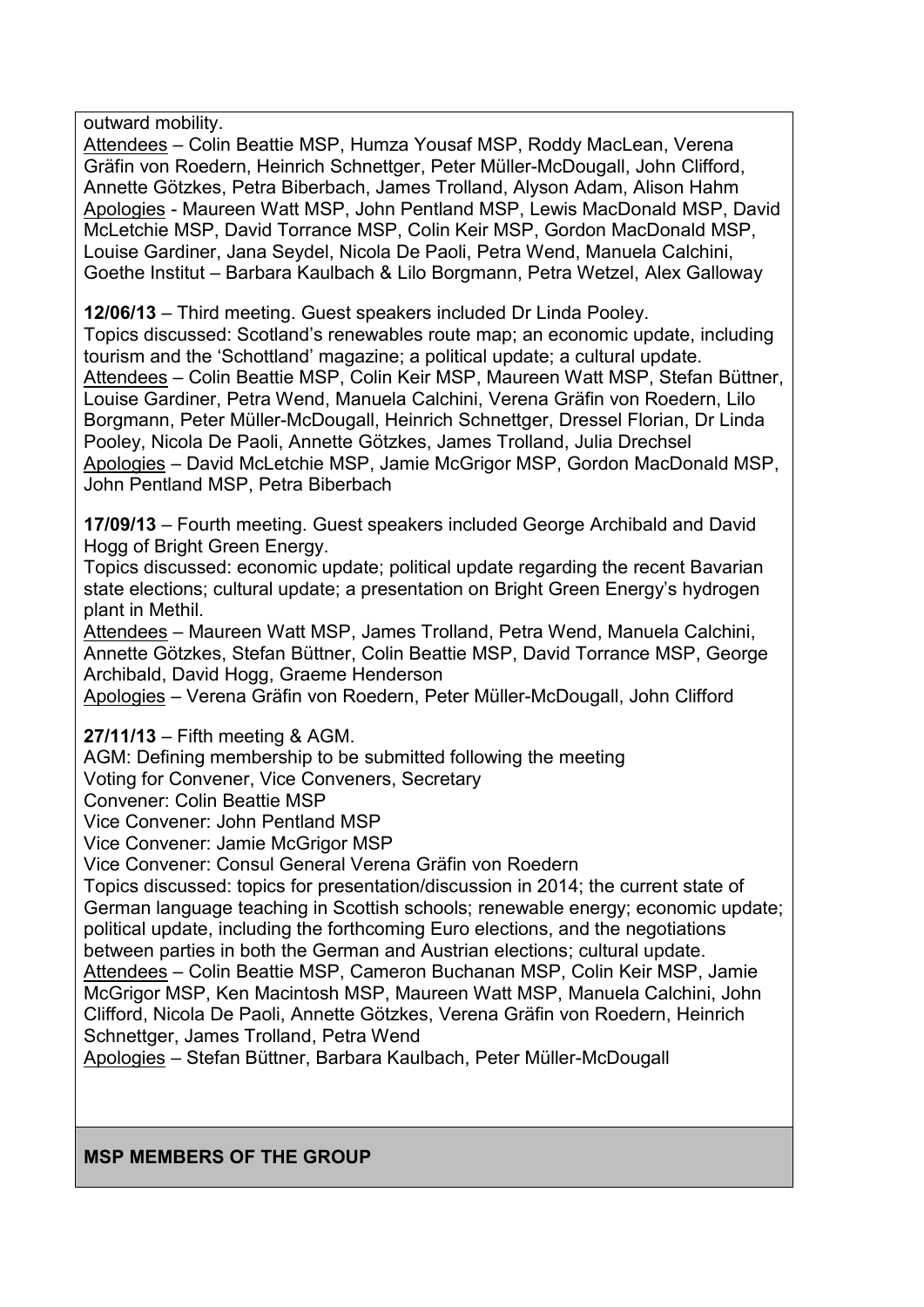Please provide names of all MSP members of the Group. Note that only names need to be provided, no party designation or other information is required.

Colin Beattie MSP Cameron Buchanan MSP Colin Keir MSP Ken Macintosh MSP Gordon MacDonald MSP Lewis Macdonald MSP Jamie McGrigor MSP David Torrance MSP Maureen Watt MSP

## **NON-MSP MEMBERS OF THE GROUP**

For organisational members please provide only the name of the organisation, it is not necessary to provide the name(s) of individuals who may represent the organisation at meetings of the Group.

| <b>Individuals</b> | Stefan Büttner                                                    |
|--------------------|-------------------------------------------------------------------|
|                    | Nicola De Paoli                                                   |
|                    | Louise Gardiner                                                   |
|                    | Max Scharbert                                                     |
|                    | James Trolland                                                    |
|                    | Petra Wend                                                        |
| Organisations      | Consulate General of the Federal Republic of Germany,<br>Scotland |
|                    | <b>Consulate General of Austria Edinburgh</b>                     |
|                    | <b>Consulate General of Switzerland</b>                           |
|                    | Goethe-Institut                                                   |

## **GROUP OFFICE BEARERS**

Please provide names for all office bearers. The minimum requirement is that two of the office bearers are MSPs and one of these is Convener – beyond this it is a matter for the Group to decide upon the office bearers it wishes to have. It is permissible to have more than one individual elected to each office, for example, coconveners or multiple deputy conveners.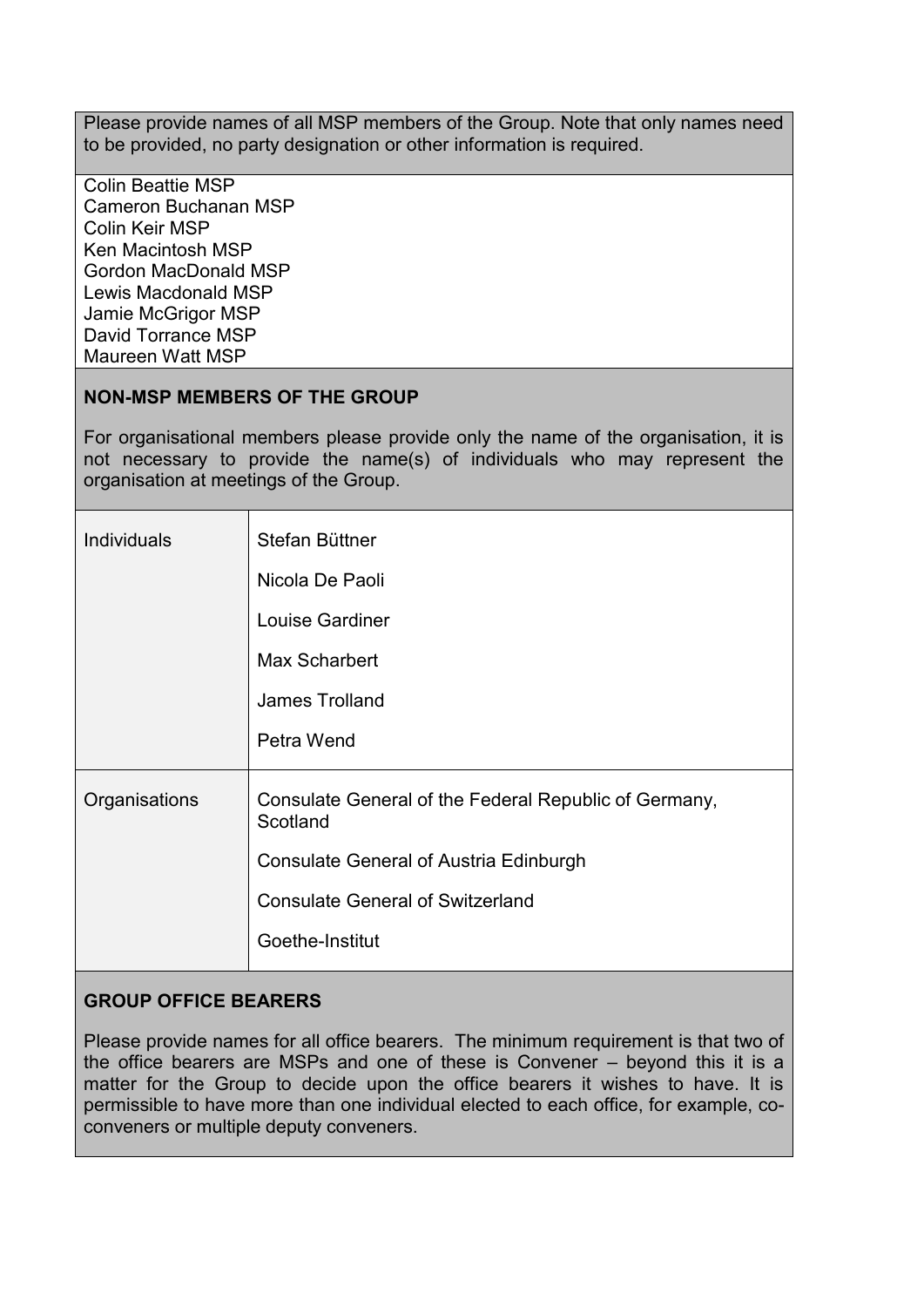| Convener               | <b>Colin Beattie MSP</b>                                             |
|------------------------|----------------------------------------------------------------------|
| <b>Deputy Convener</b> | Verena Gräfin von Roedern<br>Jamie McGrigor MSP<br>John Pentland MSP |
| Secretary              | Graeme Henderson                                                     |
| <b>Treasurer</b>       |                                                                      |

# **FINANCIAL BENEFITS OR OTHER BENEFITS RECEIVED BY THE GROUP**

Please provide details of any financial or material benefit(s) received from a single source in a calendar year which has a value, either singly or cumulatively, of more than £500. This includes donations, gifts, hospitality or visits and material assistance such as secretariat support.

Details of material support should include the name of the individual providing support, the value of this support over the year, an estimate of the time spent providing this support and the name of the organisation that this individual is employed by / affiliated to in providing this support.

Groups should provide details of the date on which the benefit was received, the value of the benefit and a brief description of the benefit.

## **SUBSCRIPTION CHARGED BY THE GROUP**

Please provide details of the amount charged and the purpose for which the subscription is intended to be used.

# **CONVENER CONTACT DETAILS**

| Name          | <b>Colin Beattie MSP</b> |
|---------------|--------------------------|
| Parliamentary | M3.05                    |